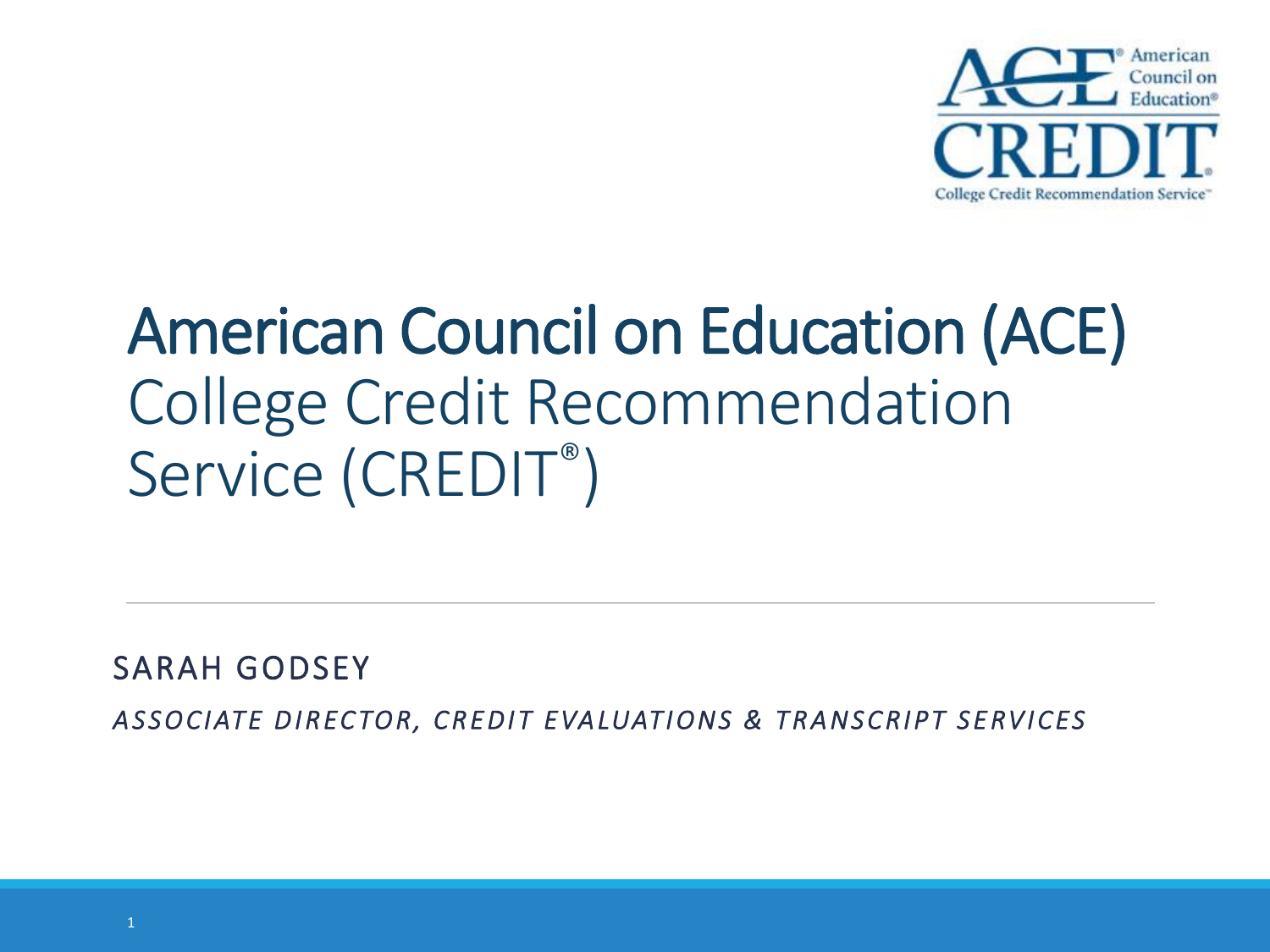#### CREDIT: A Brief History

**OMilitary Evaluations since 1945** 

**OCREDIT<sup>®</sup>** Established in 1974

**□700 Organizations** 

■33,000 Courses and Exams

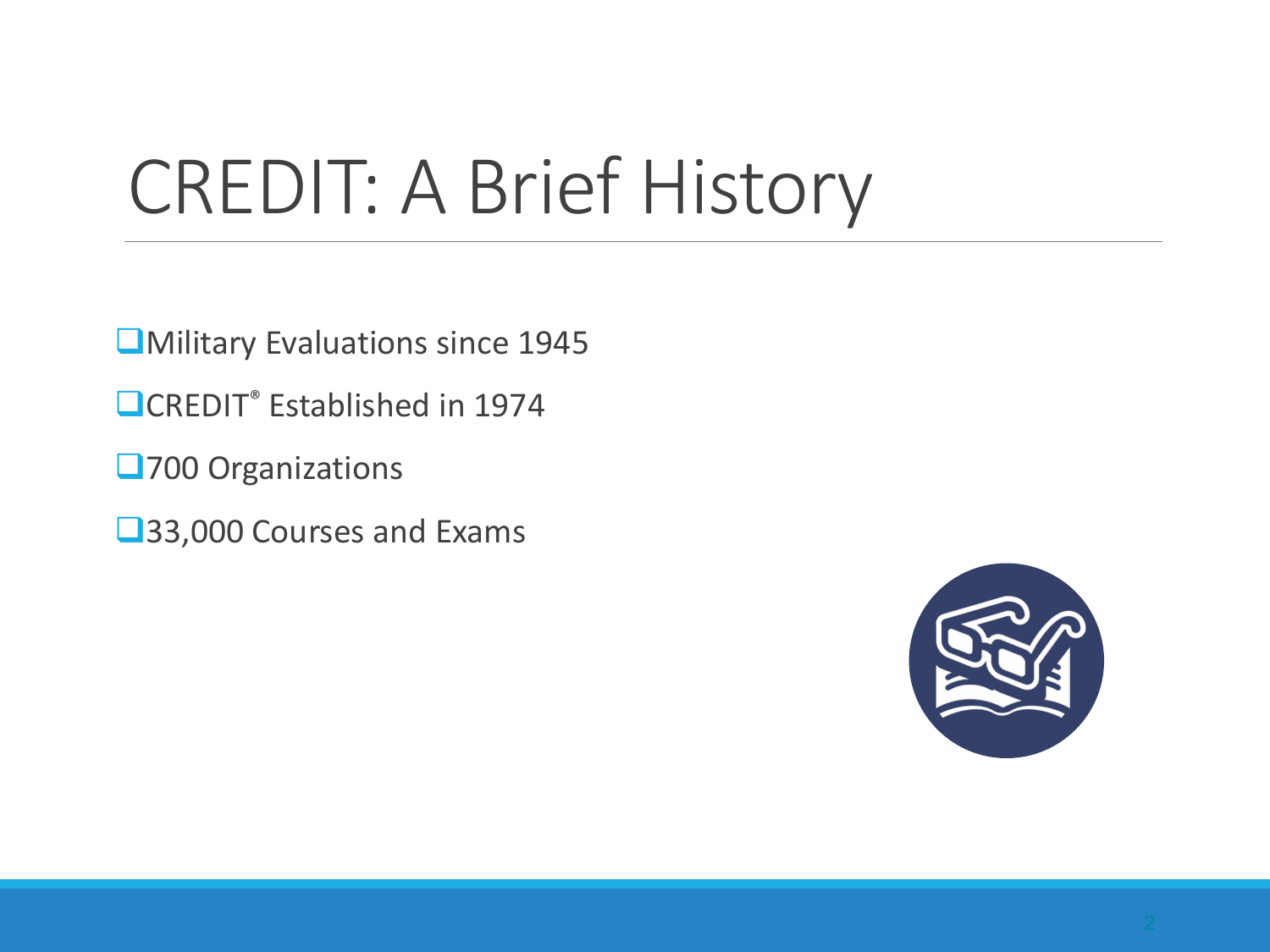#### Evaluation Process

**QEligibility Criteria** 

**U**Materials Reviewed

**OFaculty Selection** 

**O**Psychometric Evaluation

**QConsensus Based Approach** 

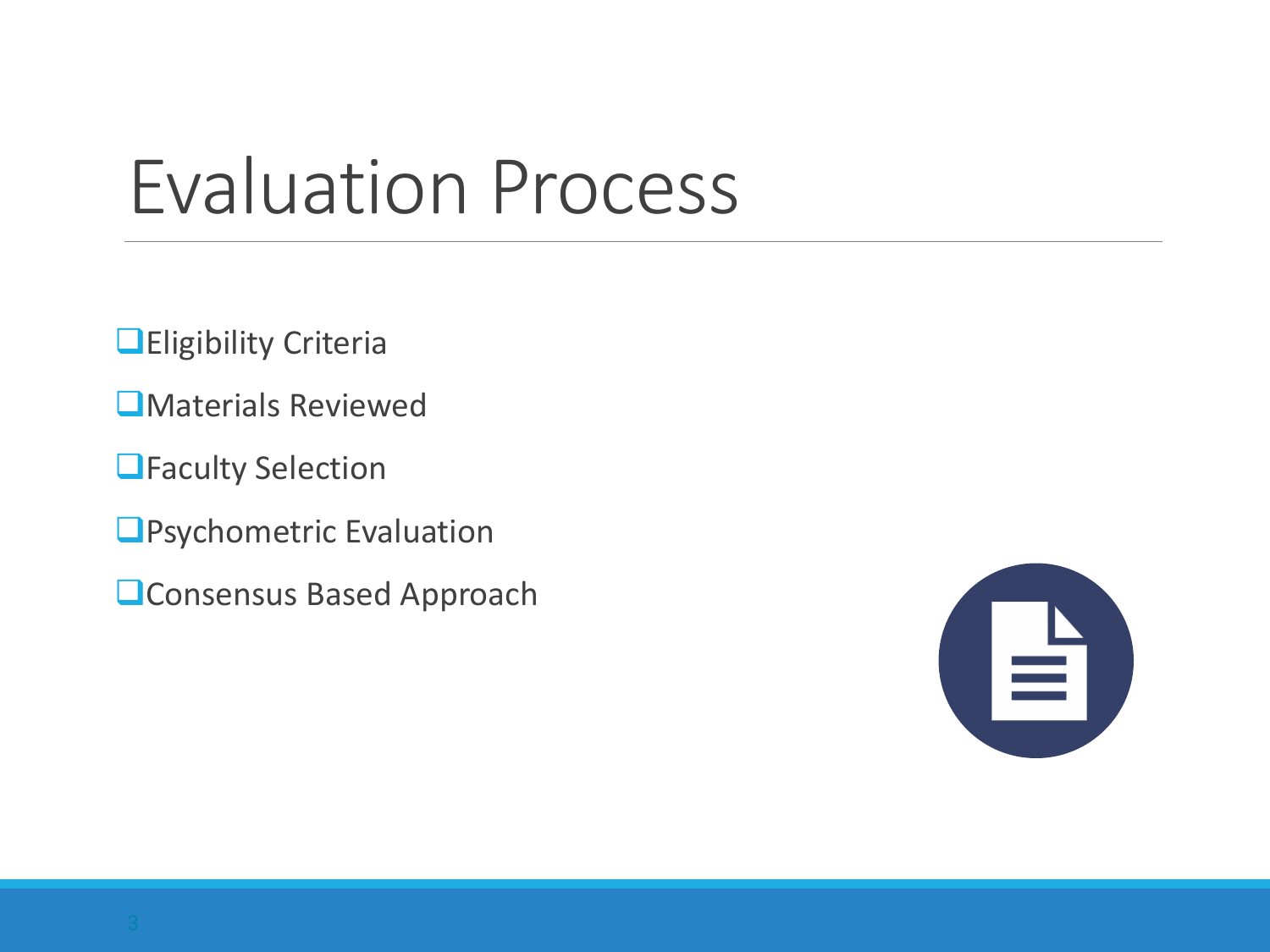#### ACE CREDIT Faculty

 $\Box$  Experience – 5 years teaching experience

 $\Box$ Institutional Accreditation – CHEA recognized institution

 $\square$  Subject Matter Expertise – Teaching courses in related content.

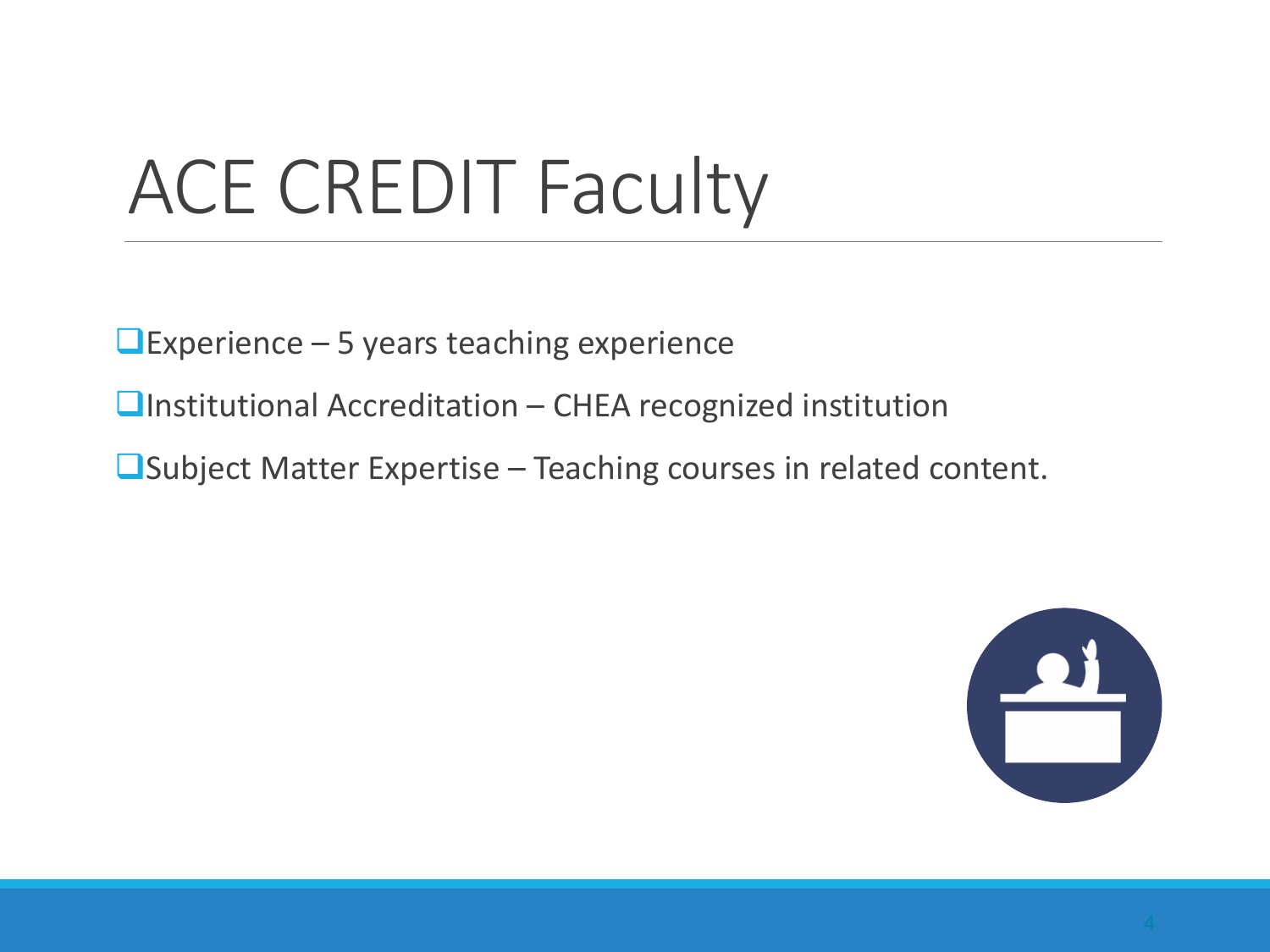## Role of Faculty

Content – Student and Instructor Materials

 $\Box$  Scope – Depth and Breadth of Material

■Rigor – Individual Learner Demonstration of Knowledge

Bloom's Taxonomy

**O**Post-Secondary Standards

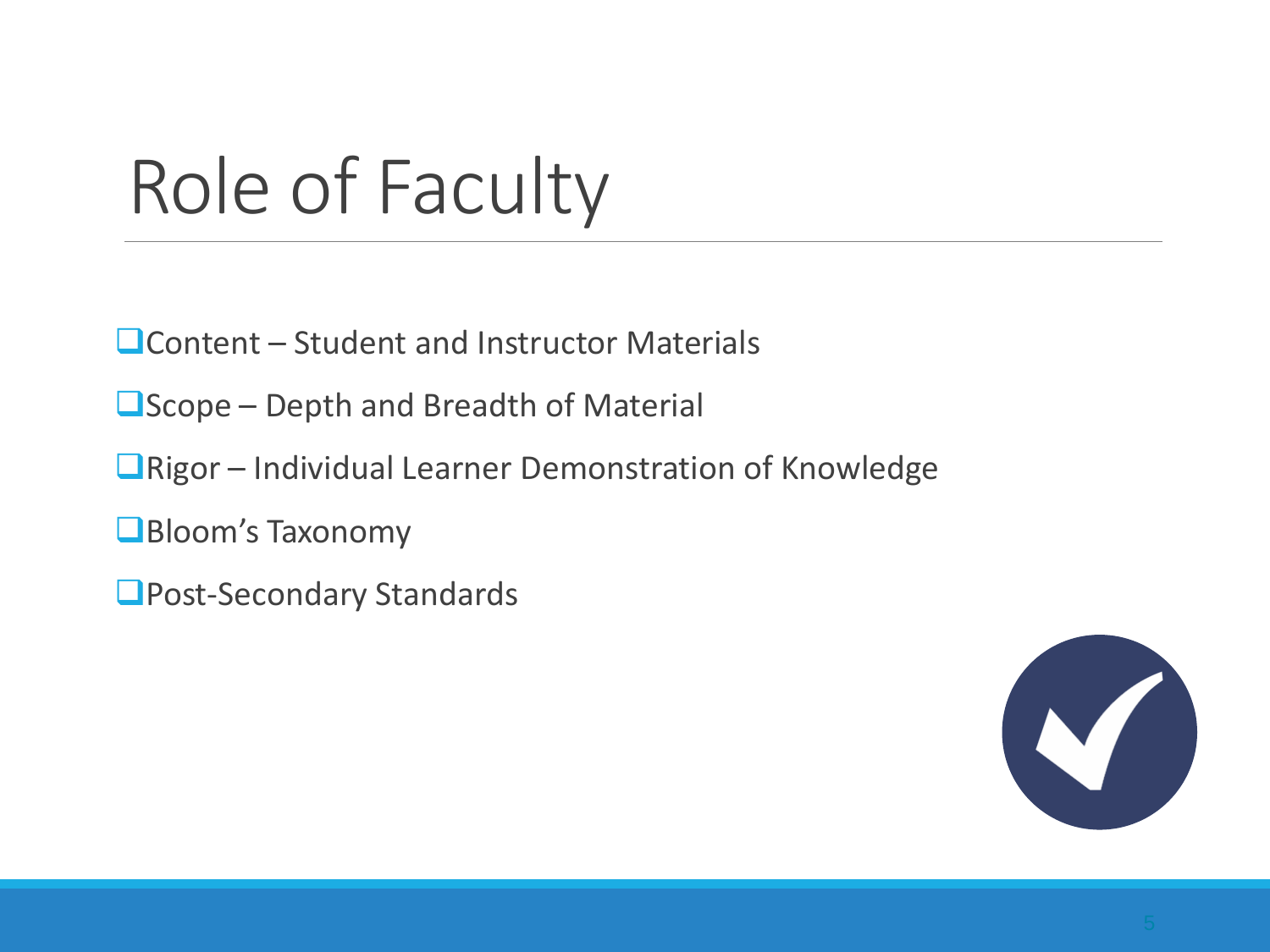# The Psychometric Side: A little technical information

BARBARA S. PLAKE, PH.D DISTINGUISHED UNIVERSITY PROFESSOR UNIVERSITY OF NEBRASKA-LINCOLN

**College Credit Recommendation Service**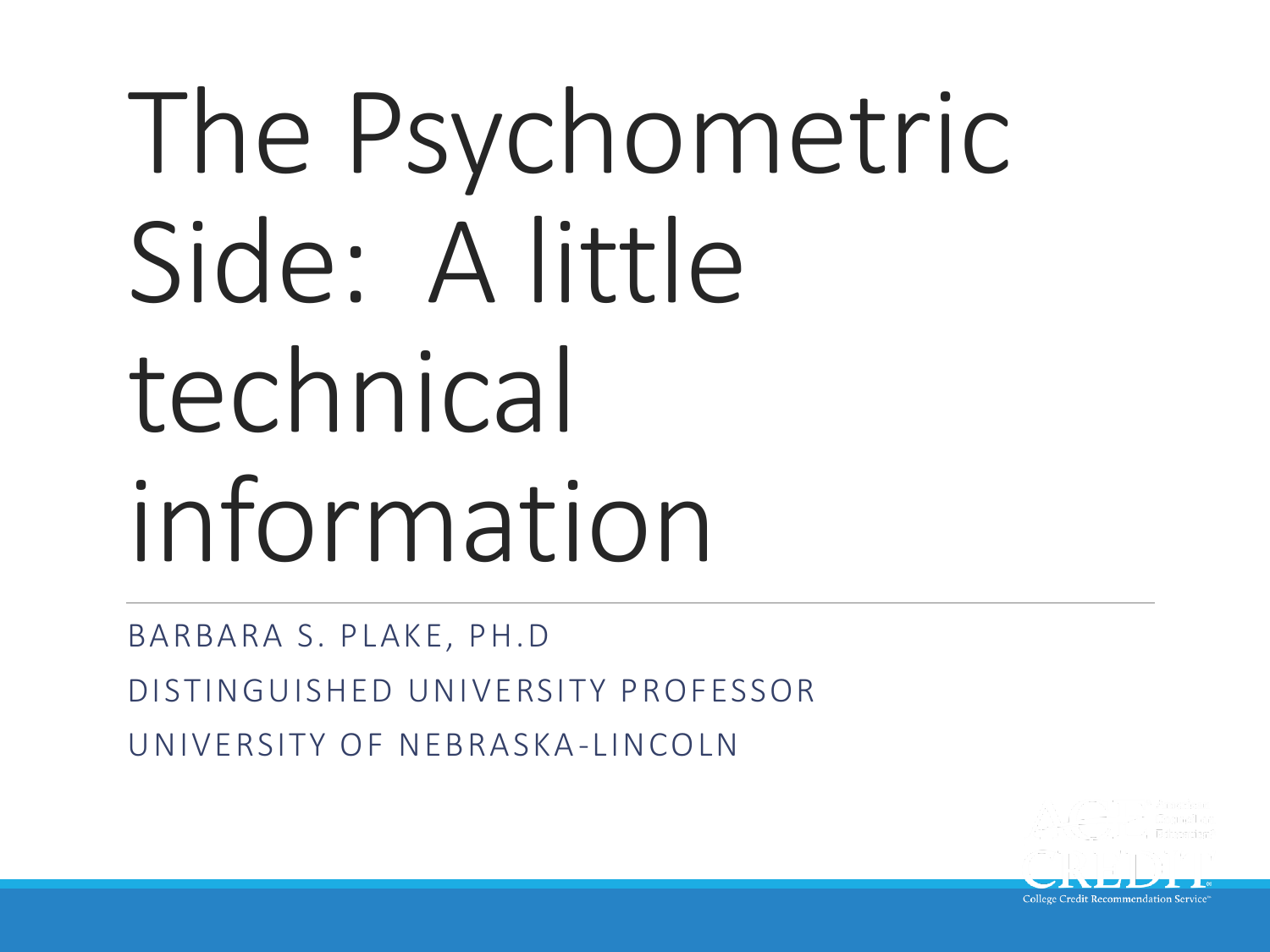#### Topics to be covered

What is Standard Setting?

What are "scaled scores" and how are they to be interpreted?

How are scores from different test forms made comparable?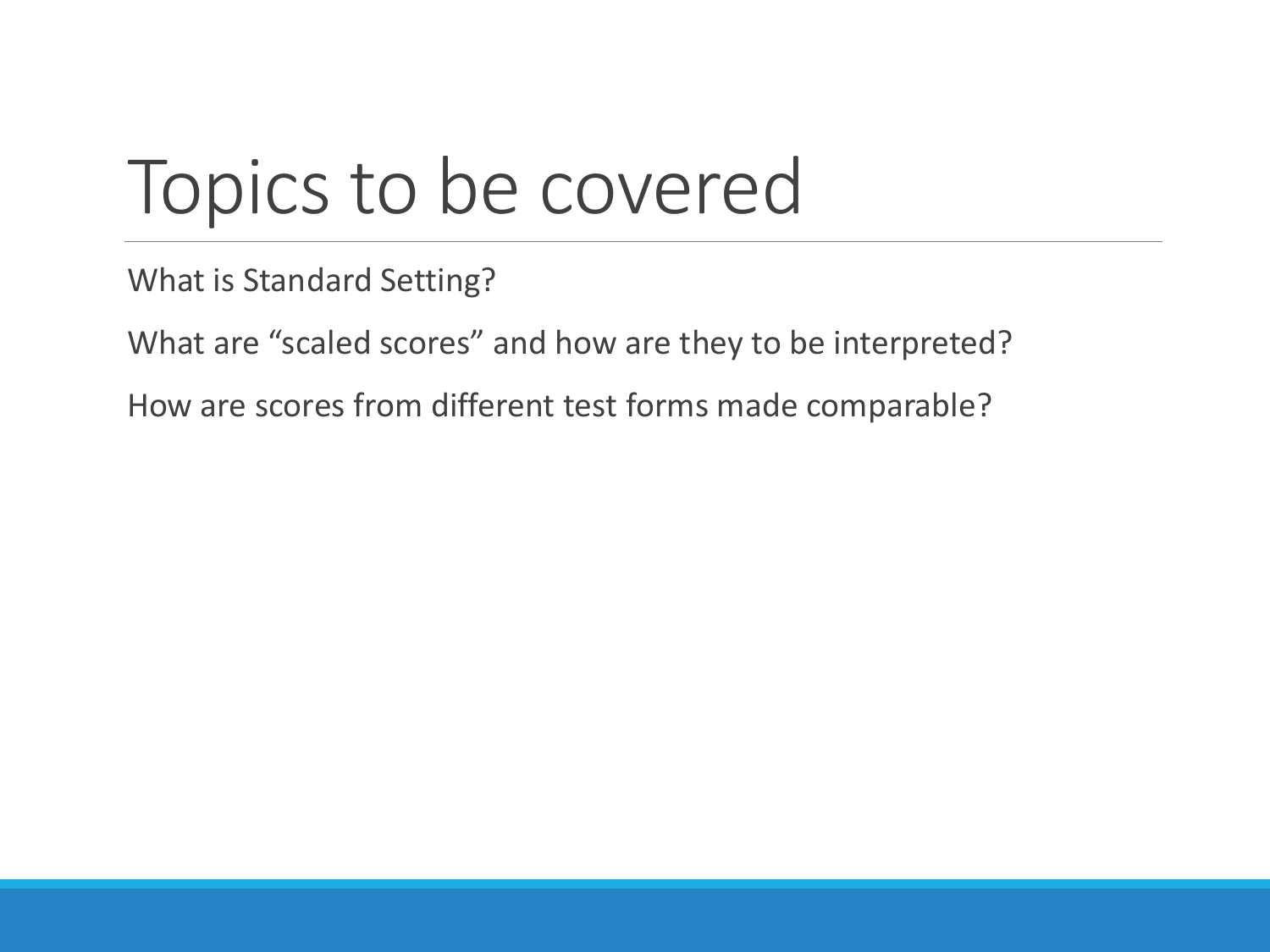# What is Standard Setting?

It is a process by which the "Standard" (or passing score or cut score) is set; setting the standard; "standard setting"

How is this different from what is done with classroom tests?

- Higher stakes (score on this test has more impact than the results from one classroom test or quiz)
- Need to use a methodology that meets psychometric standards (Standards for Educational and Psychological Testing, 2014; AERA, APA, NCME)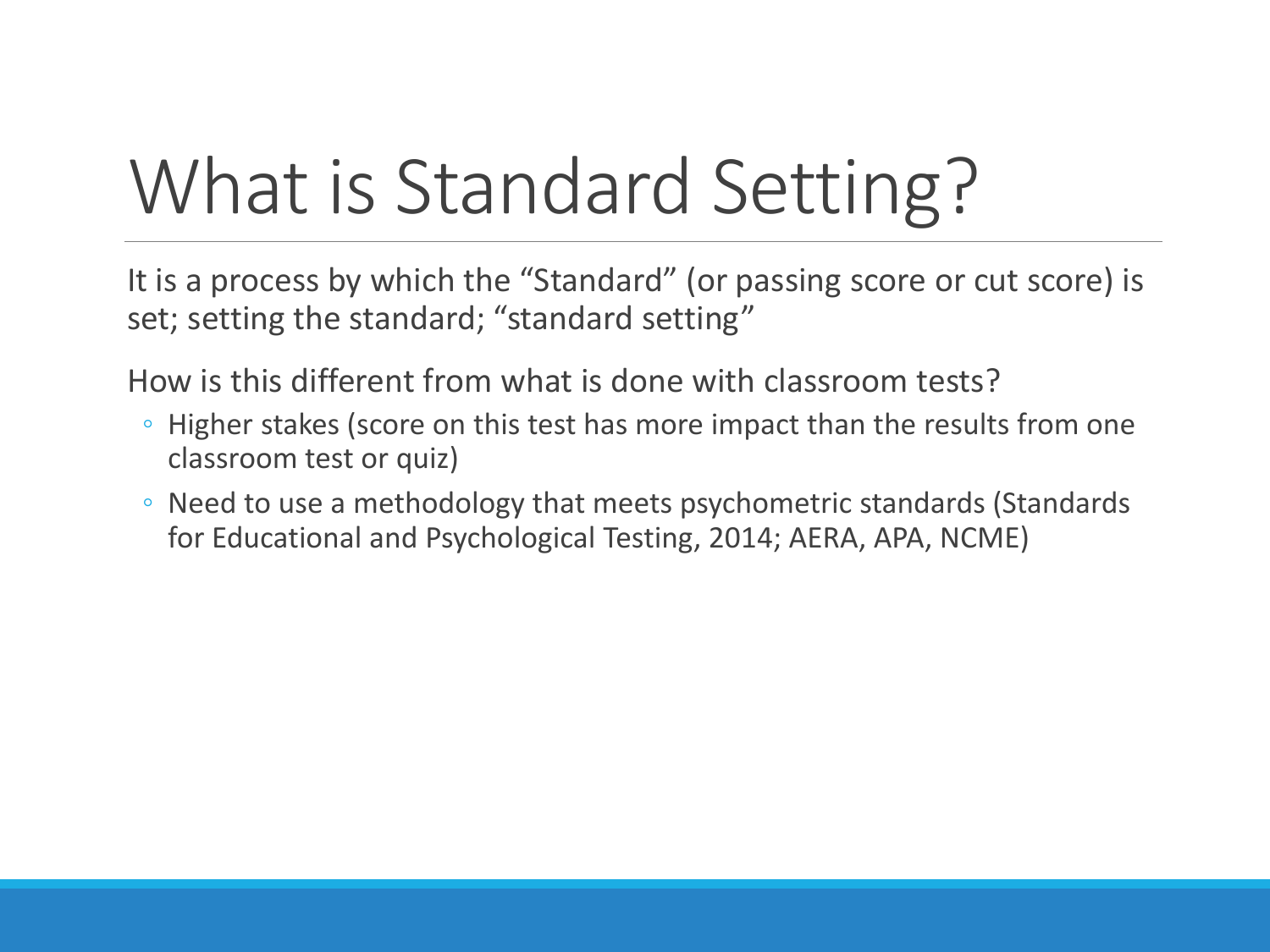## Methodology for Standard Setting

Norm-referenced approach: give test to a representative sample of students and determine the average score of "C-level students" (not favored as it isn't tied to content of the exam and is dependent on sample)

Criterion-referenced approach: panelists are recruited and trained to provide estimates of how C-Level students would likely perform on the test questions (considered technically sound if carried out appropriately)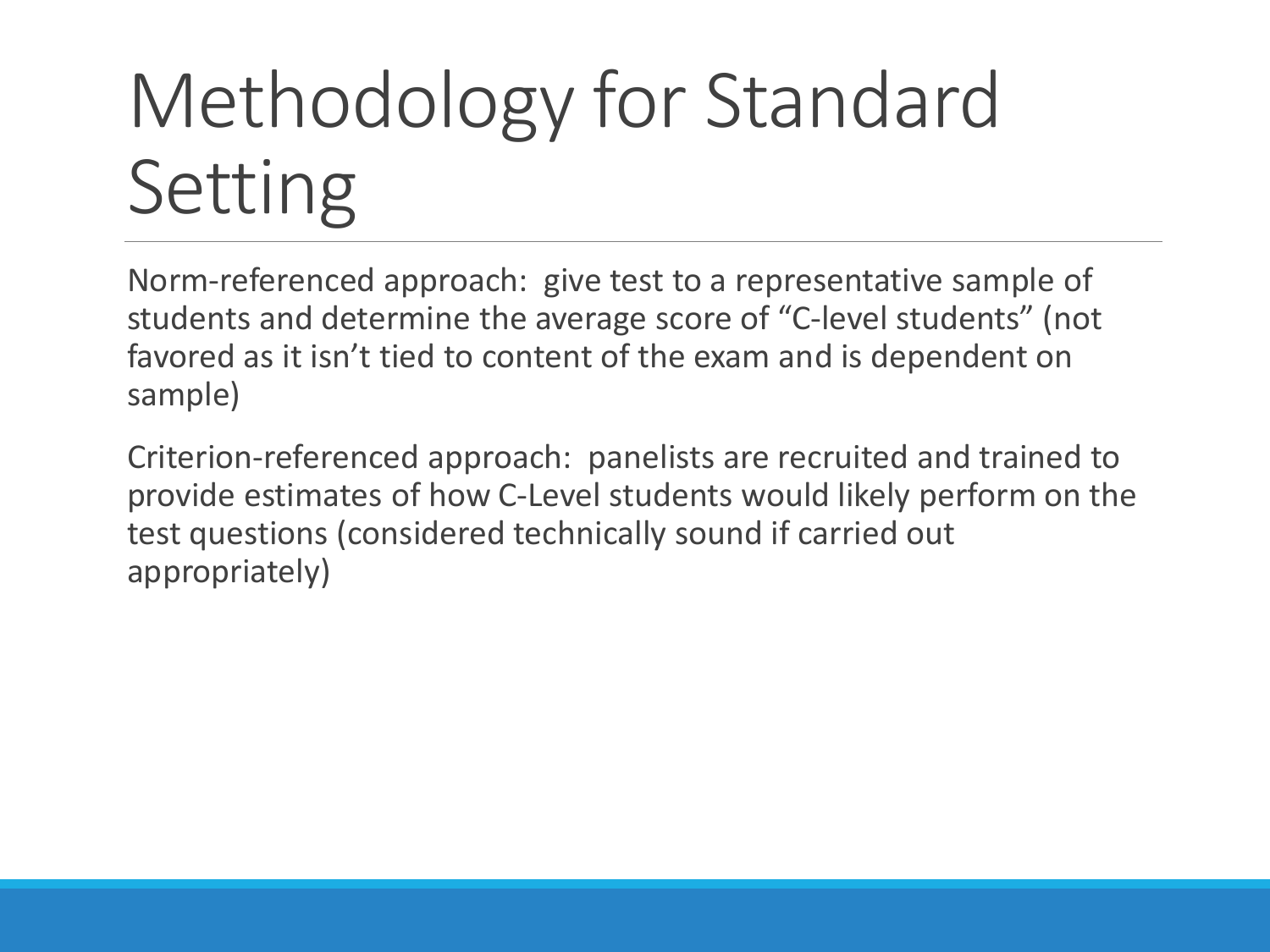#### Why Isn't 70% correct an appropriate standard for these examinations?

70% (or any other percentage) is considered arbitrary

- 70% of what??
- If the examination has easy questions, this is a low standard
- If the examination has hard questions, this is a very high standard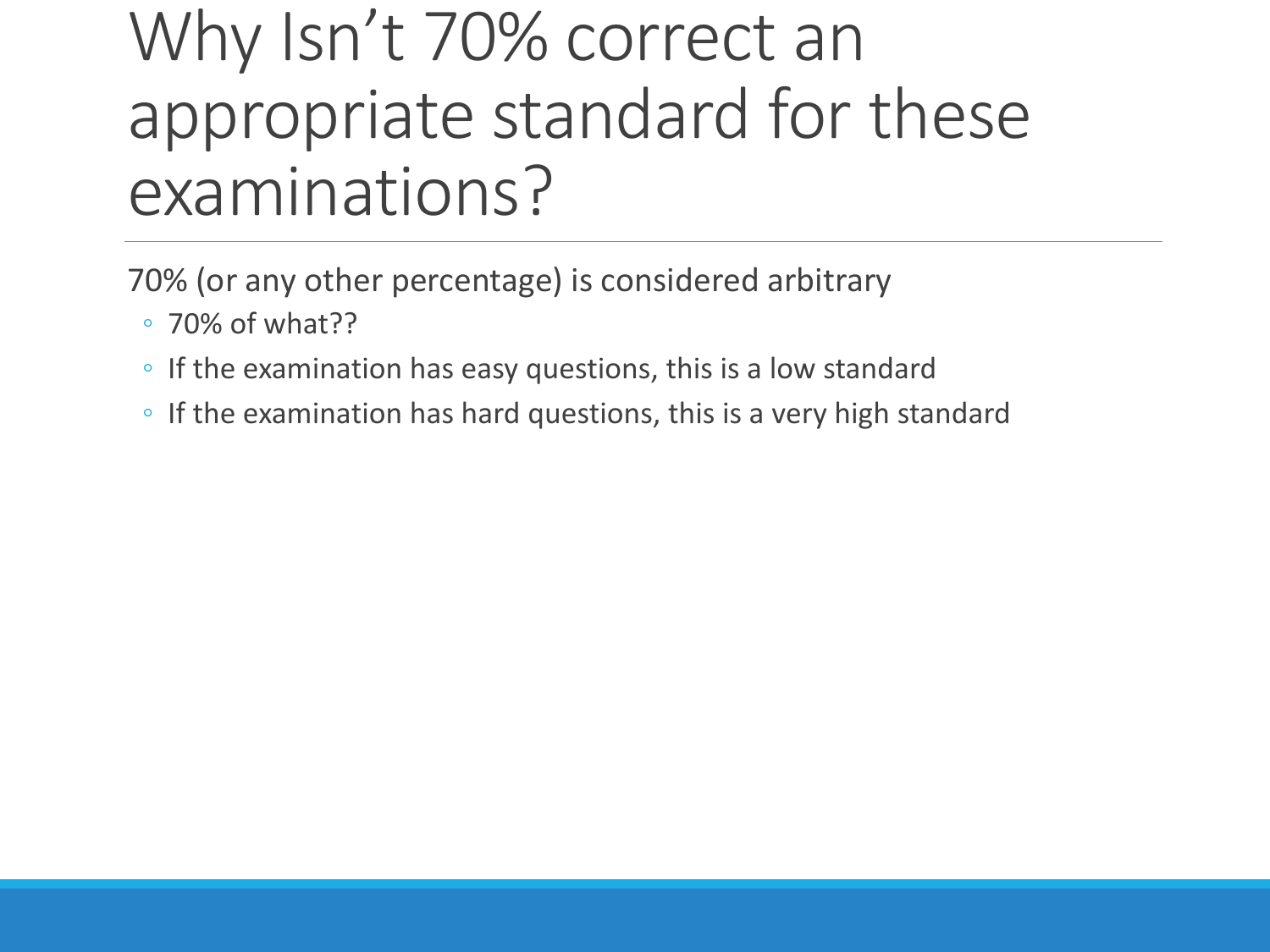## What are "scaled scores" and how are they interpreted?

Raw (number right) scores on the examinations are hard to interpret; don't know how many questions, how hard are the questions, how students performed on the test overall

By converting the raw scores to scale scores, interpretation is enhanced.

◦ Some common scaled scores: IQ, SAT, ACT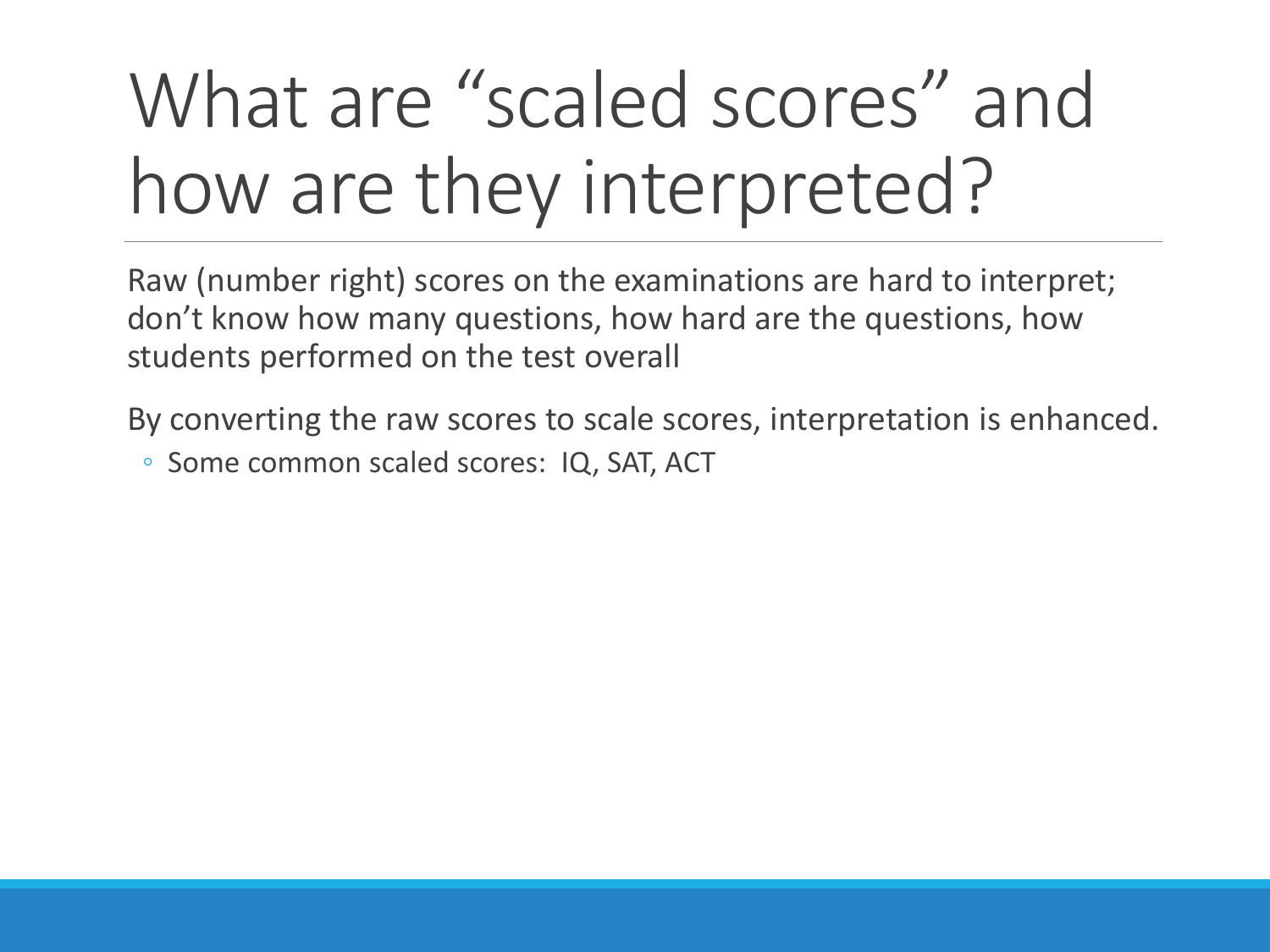#### What is the conversion from raw to scaled scores?

Raw scores are converted using a mathematical formula so that they all have the same mean and variation (standard deviation)

If you know the mean and standard deviation, you can interpret the relative performance of the student's score

There is often a raw score to scaled score conversion table available (in a technical manual)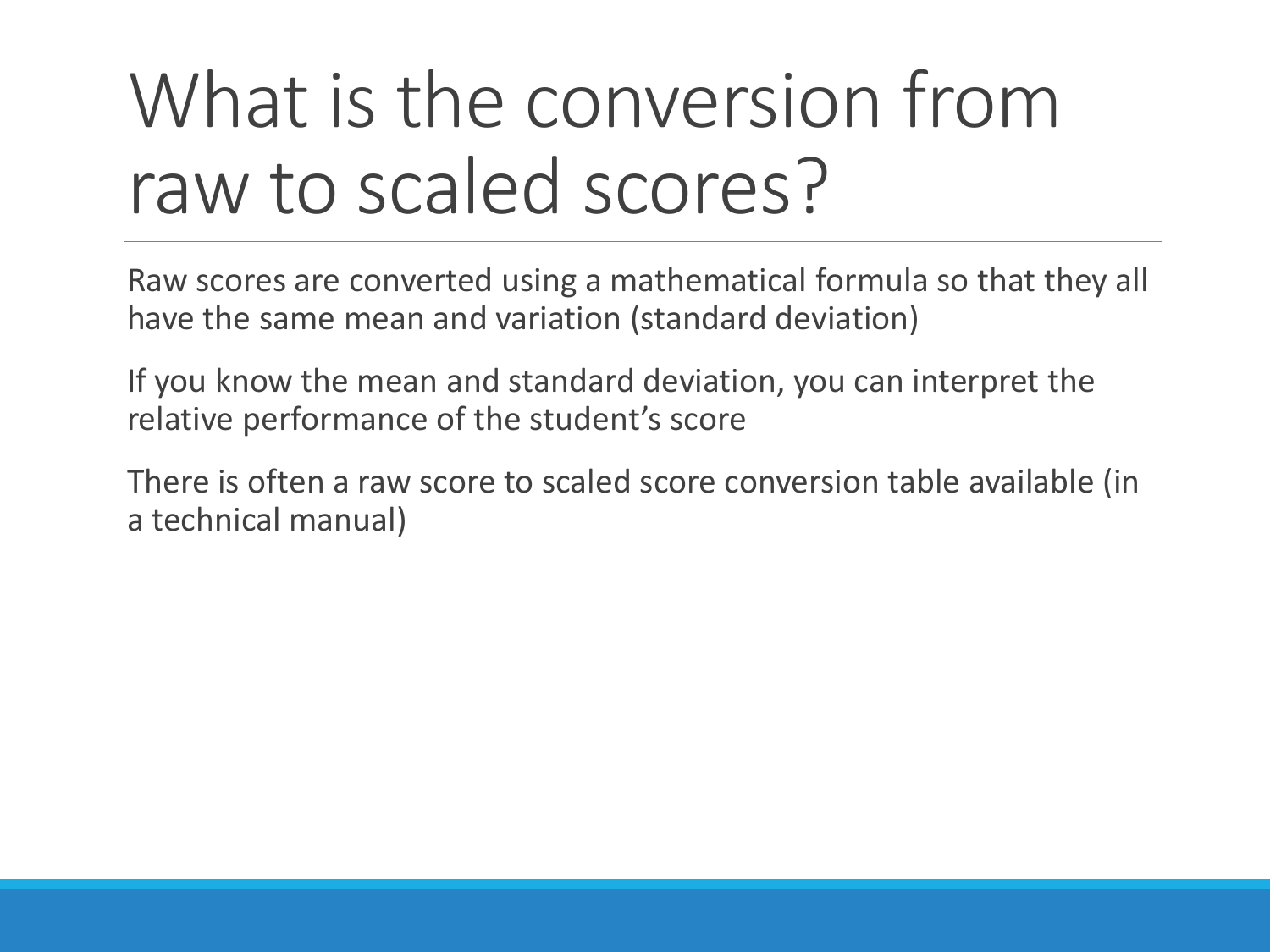## How are scores from different test forms made comparable?

Statistical methodology called "equating" is used; there are many methods, depending on the type of test

Basically, a link is established between the test forms

◦ Sometimes there are common items across the test forms; these common items form the link between the forms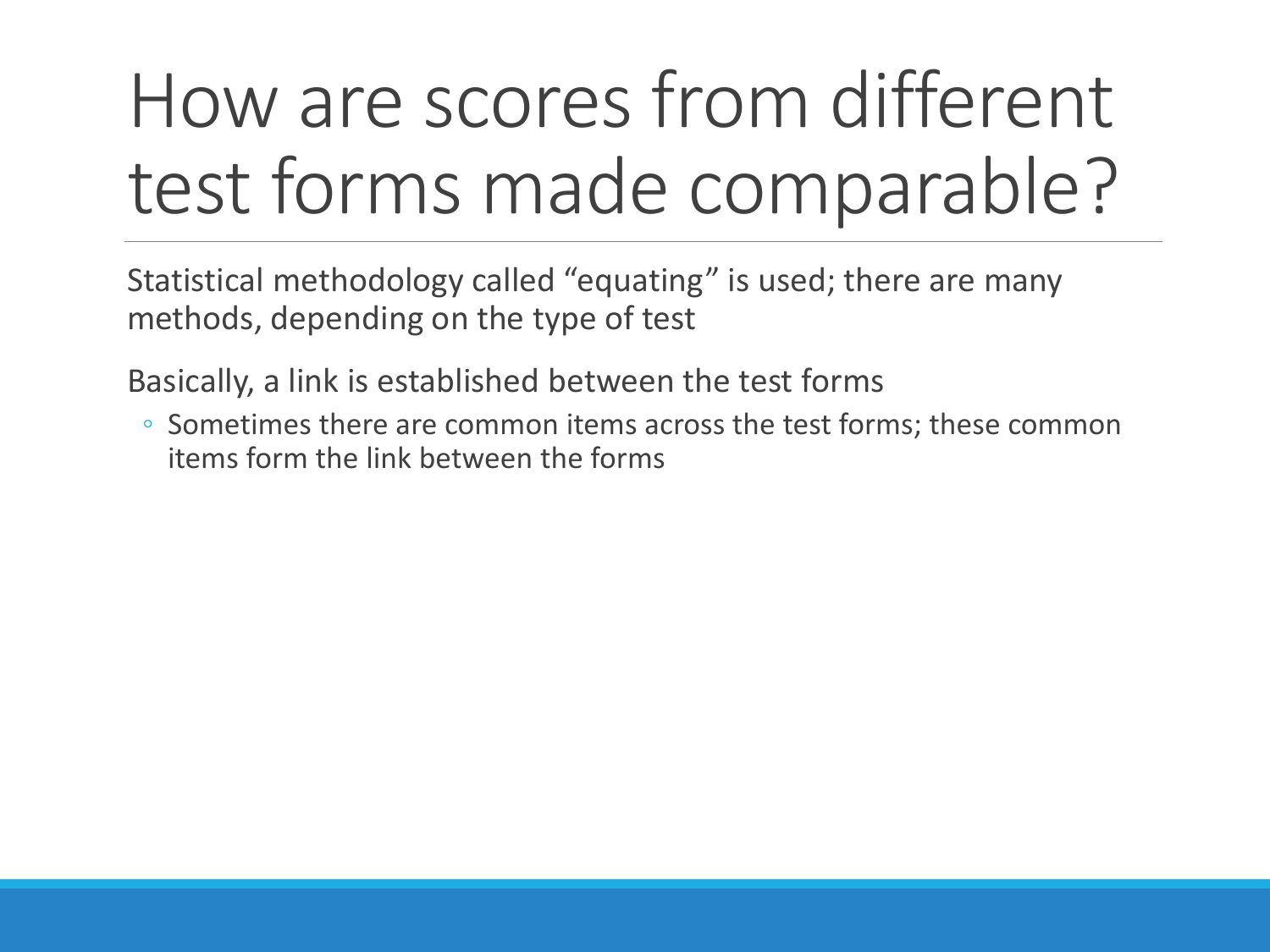# Equating of test forms

The statistical process adjusts the overall test performance based for the performance on the common items and how the examinee did on the non-common items to establish equivalent scores across all the test forms.

These equivalent scores and then converted to scaled scores; the scores are considered to have the same meaning regardless of which test form the examinee took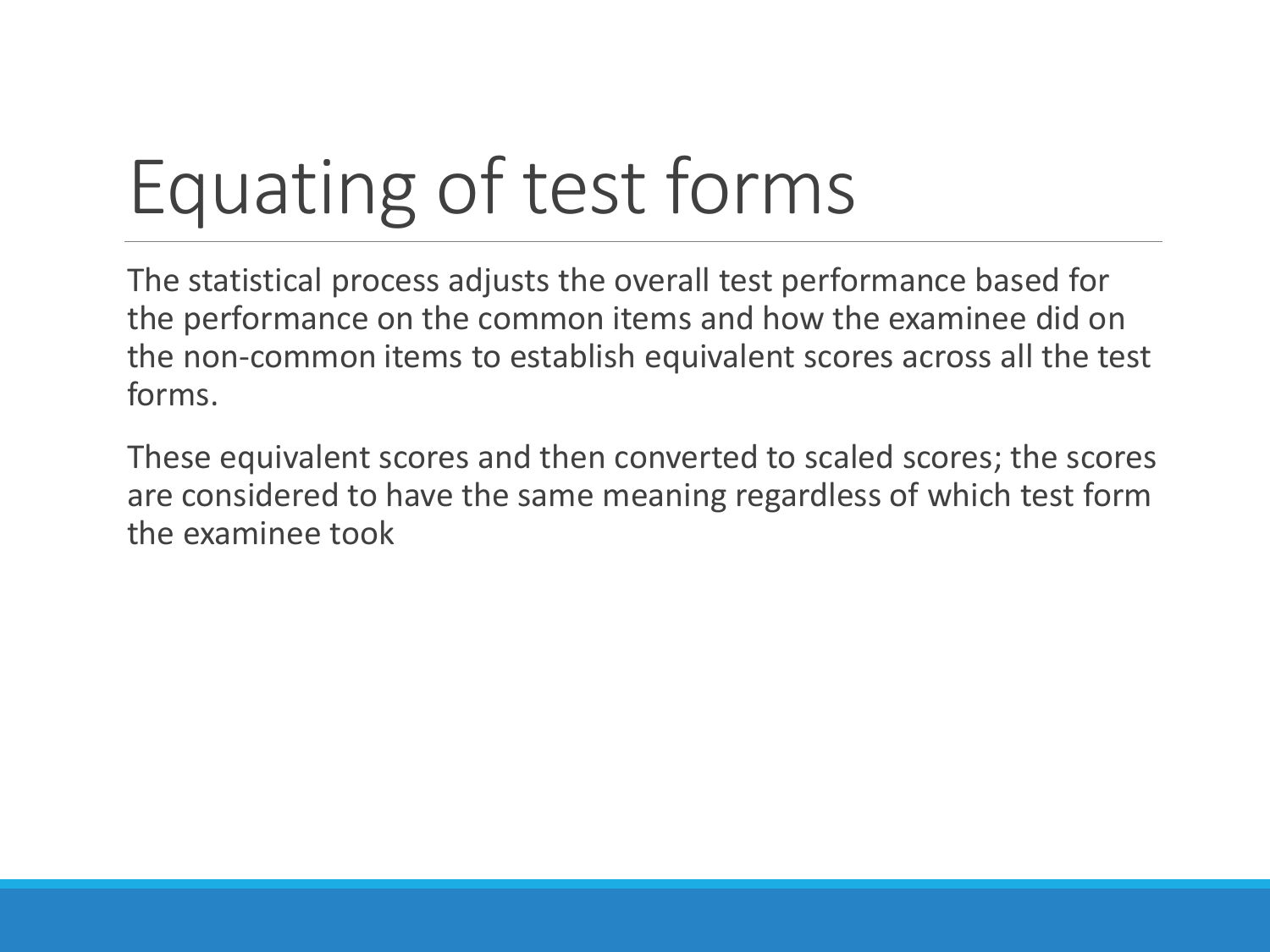## How does this information affect your task today?

As faculty in the classes being discussed, your task is to consider if performance on the relevant CLEP or DSST test might warrant credit for your course.

Most important considerations are how well the content of the test reflects the content of the course and the level of expectation for your students